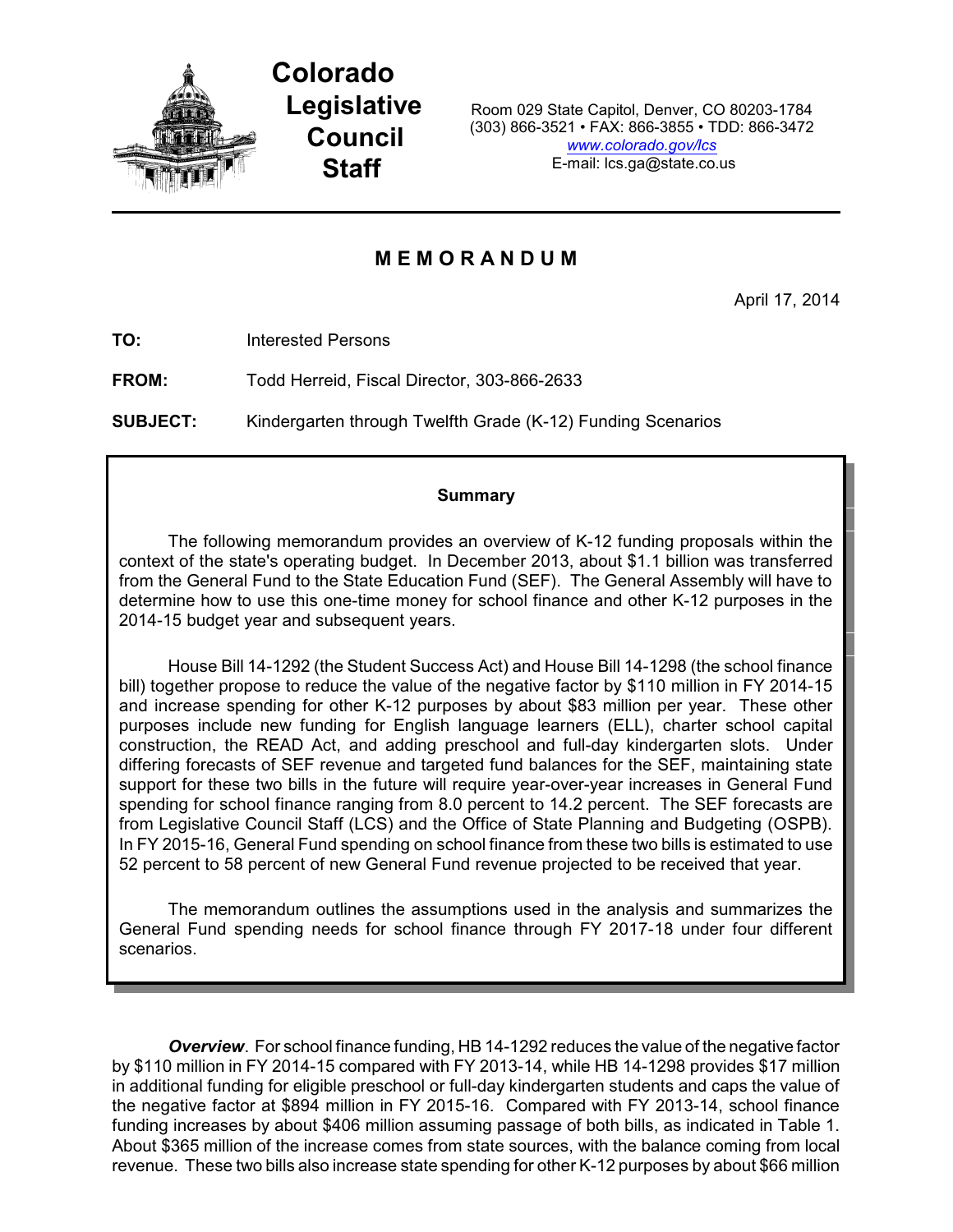annually. In conjunction with House Bill 14-1336 (Long Bill), which pays for school finance under current law, the year-over-year appropriation increase for K-12 funding is about \$450 million, excluding money appropriated for the Building Excellent Schools Today (BEST) program. Money for the latter was continuously appropriated before this budget year. Table 1 illustrates the proposed school finance funding changes with HB 14-1292 and HB 14-1298, assuming the value of the negative factor remains at \$894 million beyond FY 2015-16. The statewide average per pupil revenue is expected to increase from \$6,652 in FY 2013-14 to \$7,021 next year, an increase of \$369. The table does not include other K-12 funding, such as categorical programs, grant programs, and other non-school finance elements contained in the two bills.

**Table 1 School Finance Funding Assuming Passage of HB 14-1292 and HB 14-1298** *(Millions of Dollars, except for per pupil amounts; assumes negative factor remains at \$894.3 million in FY 2016-17 and FY 2017-18)*

|                                                | FY 2013-14  | FY 2014-15 | FY 2015-16 | FY 2016-17 | FY 2017-18 |
|------------------------------------------------|-------------|------------|------------|------------|------------|
| <b>Total Program before</b><br>negative factor | \$6,531.2   | \$6,827.6  | \$7,097.6  | \$7,363.0  | \$7,668.4  |
| Negative factor                                | (\$1,004.3) | (\$894.3)  | (\$894.3)  | (\$894.3)  | (\$894.3)  |
| Total program after negative<br>factor         | \$5,526.9   | \$5,933.3  | \$6,203.3  | \$6,468.7  | \$6,774.1  |
| Funded pupil count                             | 830,833     | 845,136    | 854,625    | 865,798    | 880,573    |
| Average per pupil revenue                      | \$6,652     | \$7,021    | \$7,259    | \$7,471    | \$7,693    |

*SEF analysis*. The following four scenarios are intended to illustrate the impacts of HB 14-1292 and HB 14-1298 on the SEF ending balance and projected General Fund appropriations for school finance in the future. All of the scenarios are based on the same school finance projections illustrated in Table 1. However, the scenarios take into consideration two different targeted SEF ending balances of \$100 million and \$400 million and different tax revenue forecasts prepared by LCS or OSPB. The four attached tables illustrate the combined impacts:

Table 2a: LCS forecast with a \$100 million SEF ending balance;

Table 2b: OSPB forecast with a \$100 million SEF ending balance;

Table 3a: LCS forecast with a \$400 million SEF ending balance; and

Table 3b: OSPB forecast with a \$400 million SEF ending balance.

Each of these scenarios is based on the following assumptions:

- total program funding for school districts before the application of the negative factor is based on LCS forecasts for inflation and student enrollment from December 2013;
- the value of the negative factor in the school finance formula remains at \$894 million after FY 2014-15;
- the local share of school finance is based on LCS forecasts of assessed values and specific ownership taxes;
- the General Fund appropriation for school finance increases by 6.7 percent in FY 2014-15, reflecting the Long Bill appropriation;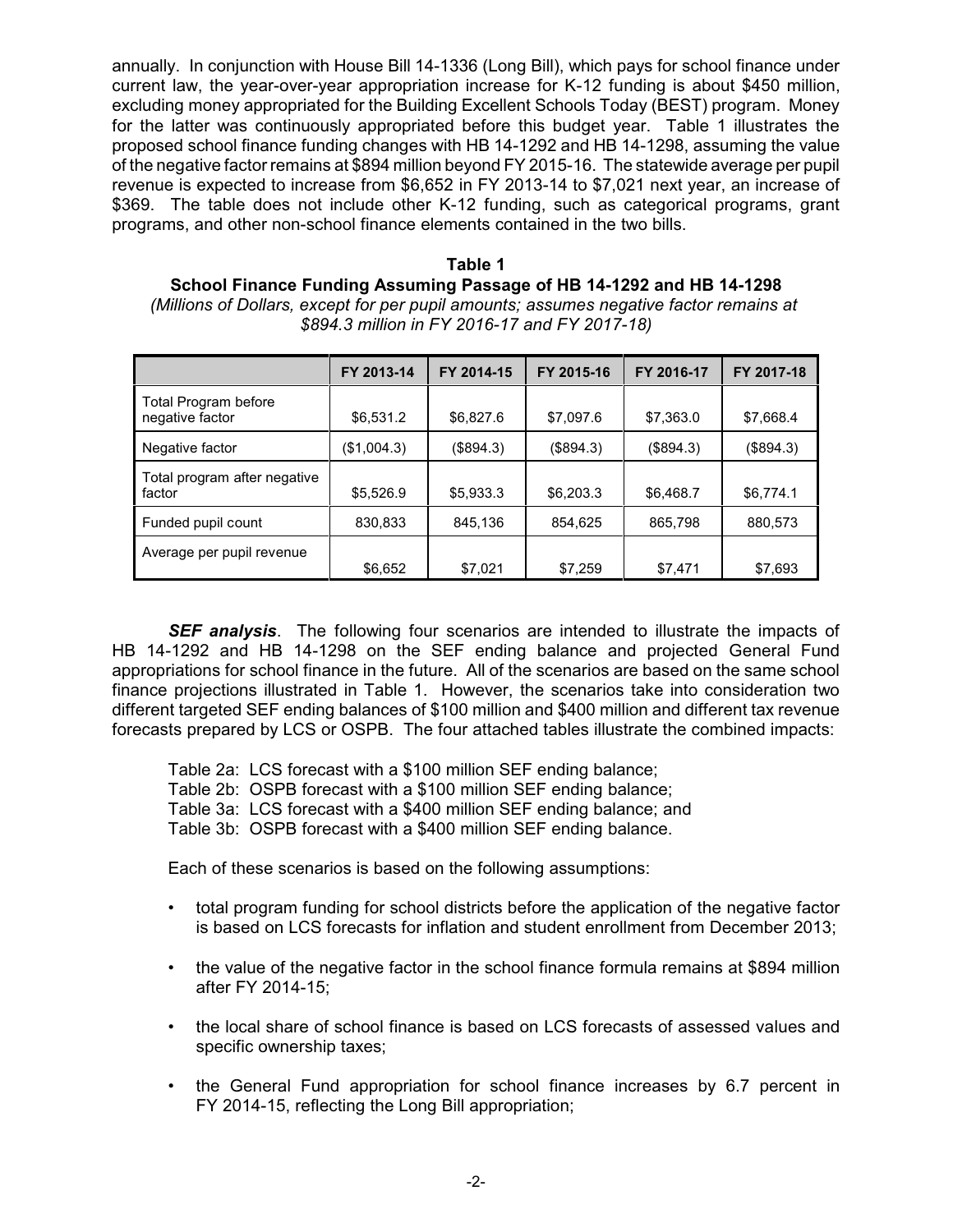- under the first two scenarios, the General Fund appropriation for school finance will increase at a fixed annual rate after FY 2014-15 to draw down the SEF ending balance to \$100 million in FY 2017-18; and
- under the last two scenarios, the General Fund appropriation for school finance will increase by a minimum amount each year to maintain a \$400 million SEF ending balance in FY 2015-16 and following years.

Table 2a shows the school finance changes resulting from both bills and the sources of funding from state and local revenue. In FY 2014-15, total program funding after the negative factor is \$5.9 billion, with local sources projected to contribute \$2.0 billion and state sources projected to contribute \$3.9 billion. At the beginning of FY 2014-15, the balance in the SEF is estimated to exceed \$1.0 billion. Given the General Fund appropriation for school finance in FY 2014-15 as adopted in the Long Bill, the SEF contribution is estimated at \$701 million. Coupled with other K-12 spending from the SEF for categorical programs and other programs, total spending from the SEF is projected at \$992 million in FY 2014-15 (see row 23). This amount includes programs in current law as well as new spending specified in HB 14-1292 and HB 14-1298.<sup>1</sup> As a result, the FY 2014-15 ending balance in the SEF is expected to be about \$705 million, based on the LCS revenue forecast (see row 24).

To achieve a \$100 million SEF ending balance in FY 2017-18, General Fund appropriations for school finance must increase 8.0 percent per year under the LCS forecast. This allows the SEF balance to be drawn down to the targeted level of \$100 million. Over this time period, SEF expenditures will amount to \$898 million in FY 2015-16, \$838 million in FY 2016-17, and \$725 million in FY 2017-18 to reach that ending balance. Figure 1A illustrates what this means for the General Fund appropriation for school finance. In FY 2015-16, the General Fund appropriation must increase by \$253 million to achieve the targeted SEF ending balance of \$100 million. This amount of General Fund support for school finance represents about 52 percent of new General Fund revenue projected to be received that year.





(HB 14-1292 and HB 14-1298 Combined)

<sup>&</sup>lt;sup>1</sup>Current law programs include funding for student assessments (\$28 million), facility schools (\$17 million), charter school capital construction (\$7 million), counselor corps (\$5 million), early literacy programs (\$16 million), full-day kindergarten hold harmless (\$7 million), quality teach recruitment (\$3 million), and other programs. HB 14-1292 and HB 14-1298 spend an additional \$66 million on English language learners, the READ Act, boards of cooperative educational services (BOCES), and charter school capital construction.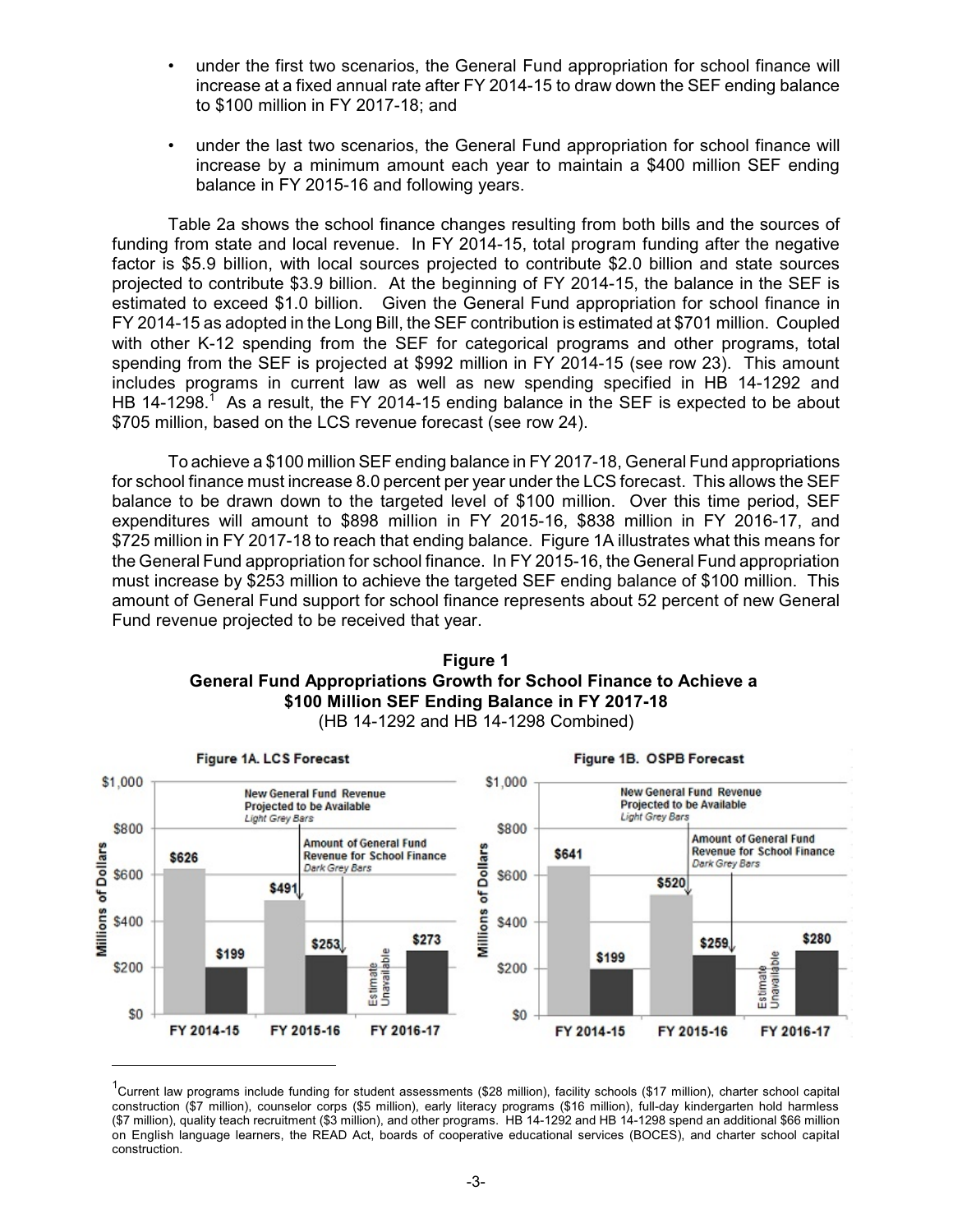Figure 1B and Table 2b show the same \$100 million ending balance scenario, but with the OSPB revenue forecast. General Fund appropriations for school finance must increase 8.1 percent per year, which requires a \$259 million increase in the General Fund appropriation for school finance in FY 2015-16.

Table 3a shows the same school finance changes resulting from HB 14-1292 and HB 14-1298. However, this scenario assumes a minimum \$400 million ending balance for the SEF, instead of \$100 million. In order to maintain this ending balance, the General Fund appropriation for school finance must increase by 8.0 percent, or \$254 million, in FY 2015-16 under the LCS forecast. In FY 2016-17, though, the one-time money deposited into the SEF is projected to be spent or held in reserve, requiring the General Fund appropriation for school finance to increase 14.2 percent to maintain a \$400 million ending balance. Figure 2A illustrates what this means for the General Fund. In FY 2016-17, the General Fund appropriation for school finance will need to increase by \$489 million under the LCS forecast to maintain the targeted ending balance.

Figure 2B and Table 3b show the same \$400 million ending balance scenario with the OSPB revenue forecast. General Fund appropriations for school finance must increase 9.6 percent in FY 2015-16, or \$304 million. This amount of General Fund support for school finance represents about 58 percent of new General Fund revenue projected to be received that year. In FY 2016-17, the General Fund appropriation for school finance will need to increase by \$432 million to maintain the targeted ending balance.

Please note that the results for all four scenarios will change if the assumptions outlined previously change. For example, if the local share of school finance is higher than projected, the state share and spending from the SEF and General Fund will be smaller. Similarly, if state income tax revenue is higher than forecast, more money will be available in the SEF, thereby reducing what is required from the General Fund. In addition, if the inflation or pupil enrollment forecasts are lower than anticipated, the state share needed for school finance will be smaller.





Figure 2B. OSPB Forecast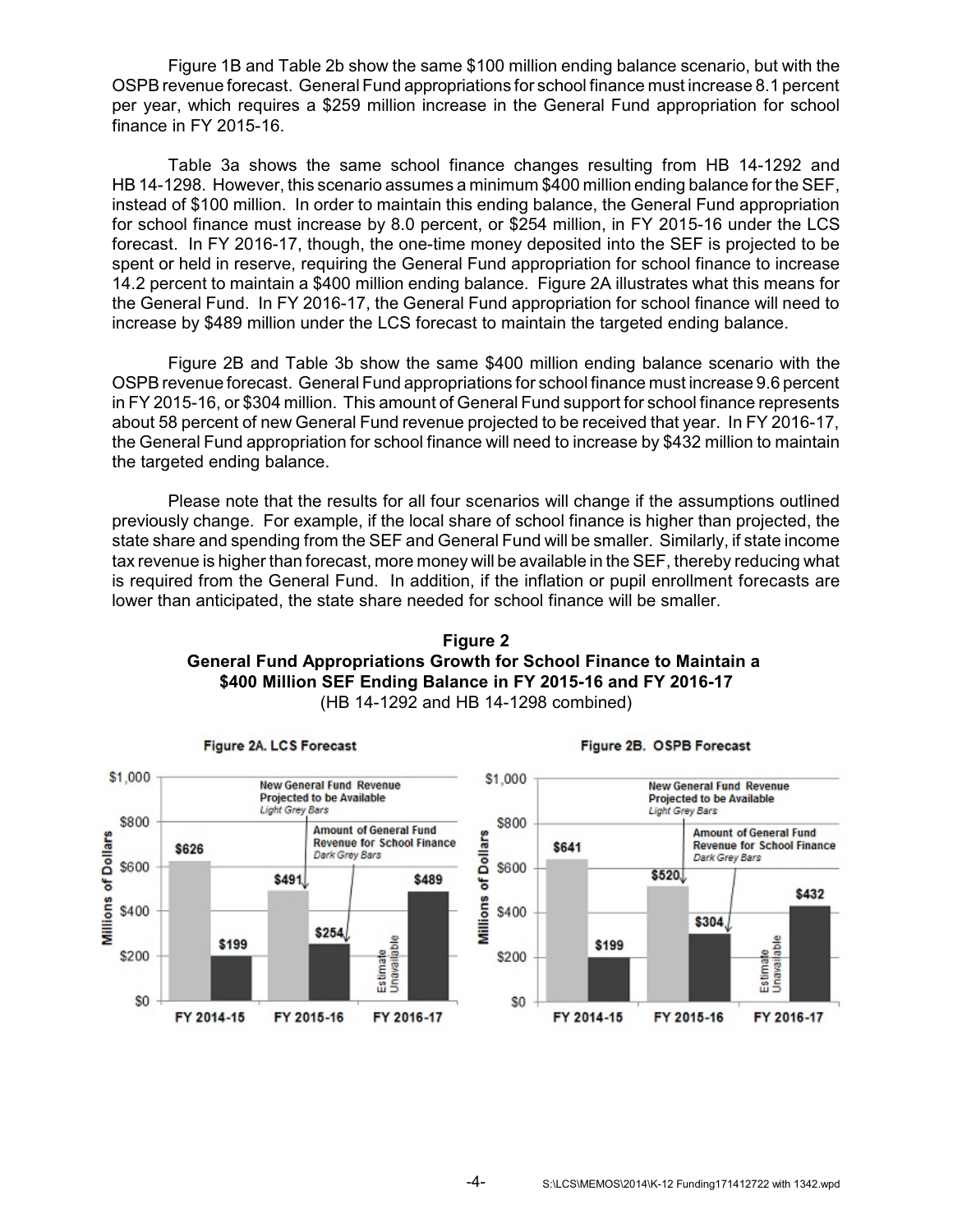## **Table 2a**

## **State Education Fund Analysis, Based on Legislative Council Staff (LCS) Tax Revenue Forecast Combined Impacts of HB 14-1292 and HB 14-1298 as Amended by the House of Representatives\***

(Assumes both bills approved by the General Assembly and Governor, negative factor remains at \$894.3 million beyond FY 2014-15, and \$100 million State Education Fund ending balance in FY 2017-18)

|                 |                                                   | FY 2013-14        | FY 2014-15      | FY 2015-16      | FY 2016-17      | FY 2017-18      |
|-----------------|---------------------------------------------------|-------------------|-----------------|-----------------|-----------------|-----------------|
|                 | 1 Total Program before Negative Factor            | \$6,531,235,817   | \$6,827,646,456 | \$7,097,626,748 | \$7,362,990,728 | \$7,668,368,635 |
| $\overline{2}$  | <b>Negative Factor</b>                            | $-$1,004,302,068$ | -\$894,302,068  | -\$894,302,068  | -\$894,302,068  | -\$894,302,068  |
|                 | 3 Total Program after Negative Factor             | \$5,526,933,749   | \$5,933,344,388 | \$6,203,324,680 | \$6,468,688,661 | \$6,774,066,567 |
|                 | Funded Pupil Count                                | 830,833           | 845,136         | 854,625         | 865,798         | 880,573         |
| 5               | Average Per Pupil Revenue (PPR)                   | \$6,652           | \$7,021         | \$7,259         | \$7,471         | \$7,693         |
| 6               | % chg in PPR                                      |                   | 5.5%            | 3.4%            | 2.9%            | 3.0%            |
|                 |                                                   |                   |                 |                 |                 |                 |
|                 | 7 Local Share                                     | \$1,938,833,490   | \$1,979,917,403 | \$2,098,712,447 | \$2,159,575,108 | \$2,289,149,615 |
|                 | 8 State Share                                     | \$3,588,100,259   | \$3,953,426,985 | \$4,104,612,233 | \$4,309,113,552 | \$4,484,916,952 |
| 9               | State Public School Fund                          | \$75,368,389      | \$68,688,008    | \$70,873,633    | \$73,388,103    | \$76,003,152    |
| 10              | State Education Fund (SEF)                        | \$527,420,989     | \$700,767,437   | \$596,536,252   | \$525,152,087   | \$403,227,406   |
| 11              | General Fund*                                     | \$2,985,310,882   | \$3,183,971,540 | \$3,437,202,348 | \$3,710,573,363 | \$4,005,686,394 |
|                 | <b>Assumed General Fund Appropriations Growth</b> |                   |                 |                 |                 |                 |
| 12              | <b>for School Finance</b>                         | 4.8%              | 6.7%            | 8.0%            | 8.0%            | 8.0%            |
|                 |                                                   |                   |                 |                 |                 |                 |
|                 | 13 SEF Beginning Balance                          | \$183,358,574     | \$1,068,968,924 | \$704,846,881   | \$399,409,625   | \$178,287,891   |
|                 | 14 SEF Deposits                                   | \$1,627,773,701   | \$628,321,806   | \$592,114,210   | \$616,824,955   | \$646,332,206   |
| 15              | Income taxes (LCS forecast)                       | \$492,100,000     | \$518,200,000   | \$542,300,000   | \$577,106,402   | \$614,374,311   |
| 16              | GF surplus transfer (LCS forecast)*               | \$1,073,500,000   | \$50,100,000    | \$0             | \$0             | \$0             |
| 17              | Fire and Police Pension Association repayment     | \$45,321,079      | \$25,321,079    | \$25,321,079    | \$25,321,079    | \$25,321,079    |
| 18 <sup>l</sup> | Interest earnings                                 | \$16,852,622      | \$34,700,727    | \$24,493,131    | \$14,397,475    | \$6,636,817     |
|                 |                                                   |                   |                 |                 |                 |                 |
|                 | 19 SEF Expenditures                               |                   |                 |                 |                 |                 |
| 20              | School finance                                    | \$527,420,989     | \$700,767,437   | \$596,536,252   | \$525,152,087   | \$403,227,406   |
| 21              | <b>Categorical programs**</b>                     | \$127,093,954     | \$164,622,018   | \$173,200,868   | \$180,760,060   | \$188,500,673   |
| 22              | Other spending**                                  | \$87,648,408      | \$127,054,394   | \$127,814,346   | \$132,034,543   | \$132,875,739   |
|                 | 23 Total Expenditures                             | \$742,163,351     | \$992,443,849   | \$897,551,466   | \$837,946,689   | \$724,603,818   |
|                 |                                                   |                   |                 |                 |                 |                 |
|                 | 24 SEF Ending Balance                             | \$1,068,968,924   | \$704,846,881   | \$399,409,625   | \$178,287,891   | \$100,016,279   |

\* Assumes LCS' tax revenue forecast, and fixed General Fund growth of 8.0% for school finance after FY 2014-15 to achieve an SEF ending balance of \$100 million in FY 2017-18. The General Fund appropriation for school finance in FY 2014-15 reflects the amount adopted by the JBC. The General Fund transfer to the SEF assumes passage of HB 14-1342 as reflected in the first conference committee report.

\*\* These amounts reflect the timing of expenditures based on the fiscal notes for HB 14-1292 and HB 14-1298 and amendments adopted by the House of Representatives.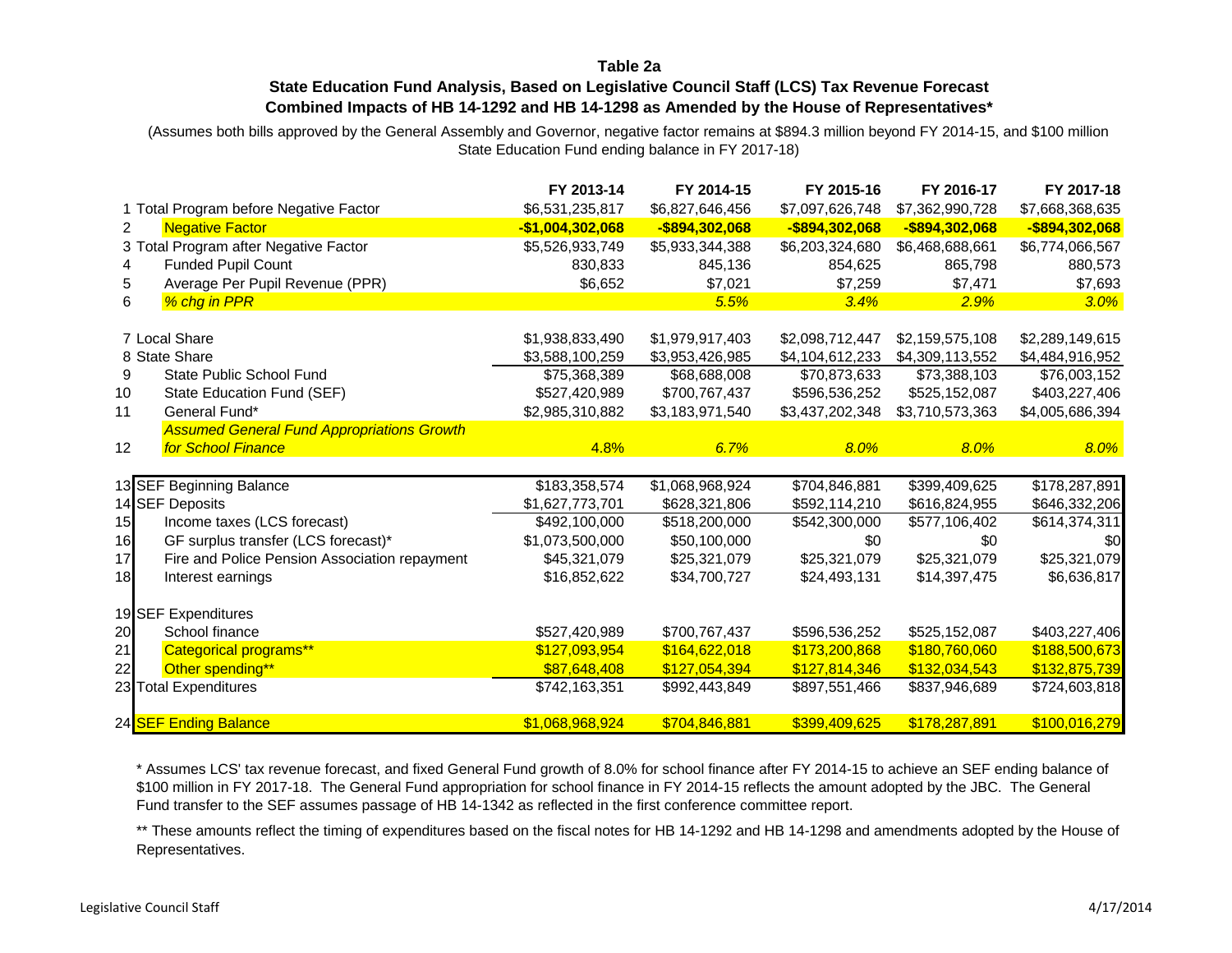#### **Table 2b**

## **State Education Fund Analysis, Based on Office of State Planning and Budgeting (OSPB) Tax Revenue Forecast Combined Impacts of HB 14-1292 and HB 14-1298 as Amended by the House of Representatives\***

(Assumes both bills approved by the General Assembly and Governor, negative factor remains at \$894.3 million beyond FY 2014-15, and \$100 million State Education Fund ending balance in FY 2017-18)

|    |                                                              | FY 2013-14        | FY 2014-15      | FY 2015-16      | FY 2016-17      | FY 2017-18      |
|----|--------------------------------------------------------------|-------------------|-----------------|-----------------|-----------------|-----------------|
|    | 1 Total Program before Negative Factor                       | \$6,531,235,817   | \$6,827,646,456 | \$7,097,626,748 | \$7,362,990,728 | \$7,668,368,635 |
| 2  | <b>Negative Factor</b>                                       | $-$1,004,302,068$ | -\$894,302,068  | -\$894,302,068  | -\$894,302,068  | -\$894,302,068  |
|    | 3 Total Program after Negative Factor                        | \$5,526,933,749   | \$5,933,344,388 | \$6,203,324,680 | \$6,468,688,661 | \$6,774,066,567 |
| 4  | Funded Pupil Count                                           | 830,833           | 845,136         | 854,625         | 865,798         | 880,573         |
| 5  | Average Per Pupil Revenue (PPR)                              | \$6,652           | \$7,021         | \$7,259         | \$7,471         | \$7,693         |
| 6  | % chg in PPR                                                 |                   | 5.5%            | 3.4%            | 2.9%            | 3.0%            |
|    |                                                              |                   |                 |                 |                 |                 |
|    | 7 Local Share                                                | \$1,938,833,490   | \$1,979,917,403 | \$2,098,712,447 | \$2,159,575,108 | \$2,289,149,615 |
|    | 8 State Share                                                | \$3,588,100,259   | \$3,953,426,985 | \$4,104,612,233 | \$4,309,113,552 | \$4,484,916,952 |
| 9  | <b>State Public School Fund</b>                              | \$75,368,389      | \$68,688,008    | \$70,873,633    | \$73,388,103    | \$76,003,152    |
| 10 | State Education Fund (SEF)                                   | \$527,420,989     | \$700,767,437   | \$590,441,328   | \$511,981,078   | \$381,880,684   |
| 11 | General Fund*                                                | \$2,985,310,882   | \$3,183,971,540 | \$3,443,297,272 | \$3,723,744,371 | \$4,027,033,116 |
|    | <b>Assumed General Fund Appropriations Growth for School</b> |                   |                 |                 |                 |                 |
| 12 | Finance                                                      | 4.8%              | 6.7%            | 8.1%            | 8.1%            | 8.1%            |
|    |                                                              |                   |                 |                 |                 |                 |
|    | 13 SEF Beginning Balance                                     | \$183,358,574     | \$1,046,662,821 | \$649,390,864   | \$353,784,147   | \$150,589,134   |
|    | 14 SEF Deposits                                              | \$1,605,467,598   | \$595,171,892   | \$595,849,825   | \$621,580,668   | \$652,667,963   |
| 15 | Income taxes (OSPB forecast)                                 | \$470,000,000     | \$516,600,000   | \$548,500,000   | \$583,704,336   | \$621,398,321   |
| 16 | GF surplus transfer (OSPB forecast)*                         | \$1,073,500,000   | \$20,000,000    | \$0             | \$0             | <b>\$0</b>      |
| 17 | Fire and Police Pension Association repayment                | \$45,321,079      | \$25,321,079    | \$25,321,079    | \$25,321,079    | \$25,321,079    |
| 18 | Interest earnings                                            | \$16,646,519      | \$33,250,813    | \$22,028,746    | \$12,555,253    | \$5,948,563     |
|    |                                                              |                   |                 |                 |                 |                 |
|    | 19 SEF Expenditures                                          |                   |                 |                 |                 |                 |
| 20 | School finance                                               | \$527,420,989     | \$700,767,437   | \$590,441,328   | \$511,981,078   | \$381,880,684   |
| 21 | Categorical programs**                                       | \$127,093,954     | \$164,622,018   | \$173,200,868   | \$180,760,060   | \$188,500,673   |
| 22 | Other spending (includes SSA provisions)**                   | \$87,648,408      | \$127,054,394   | \$127,814,346   | \$132,034,543   | \$132,875,739   |
|    | 23 Total Expenditures                                        | \$742,163,351     | \$992,443,849   | \$891,456,542   | \$824,775,681   | \$703,257,096   |
|    | 24 SEF Ending Balance                                        | \$1,046,662,821   | \$649,390,864   | \$353,784,147   | \$150,589,134   | \$100,000,000   |
|    |                                                              |                   |                 |                 |                 |                 |

\* Assumes OSPB's tax revenue forecast, and fixed General Fund growth of 8.1% for school finance after FY 2014-15 to achieve an SEF ending balance of \$100 million in FY 2017-18. The General Fund appropriation for school finance in FY 2014-15 reflects the amount adopted by the JBC. The General Fund transfer to the SEF assumes passage of HB 14-1342 as reflected in first conference committee report.

\*\* These amounts reflect the timing of expenditures based on the fiscal notes for HB 14-1292 and HB 14-1298 and amendments adopted by the House of Representatives.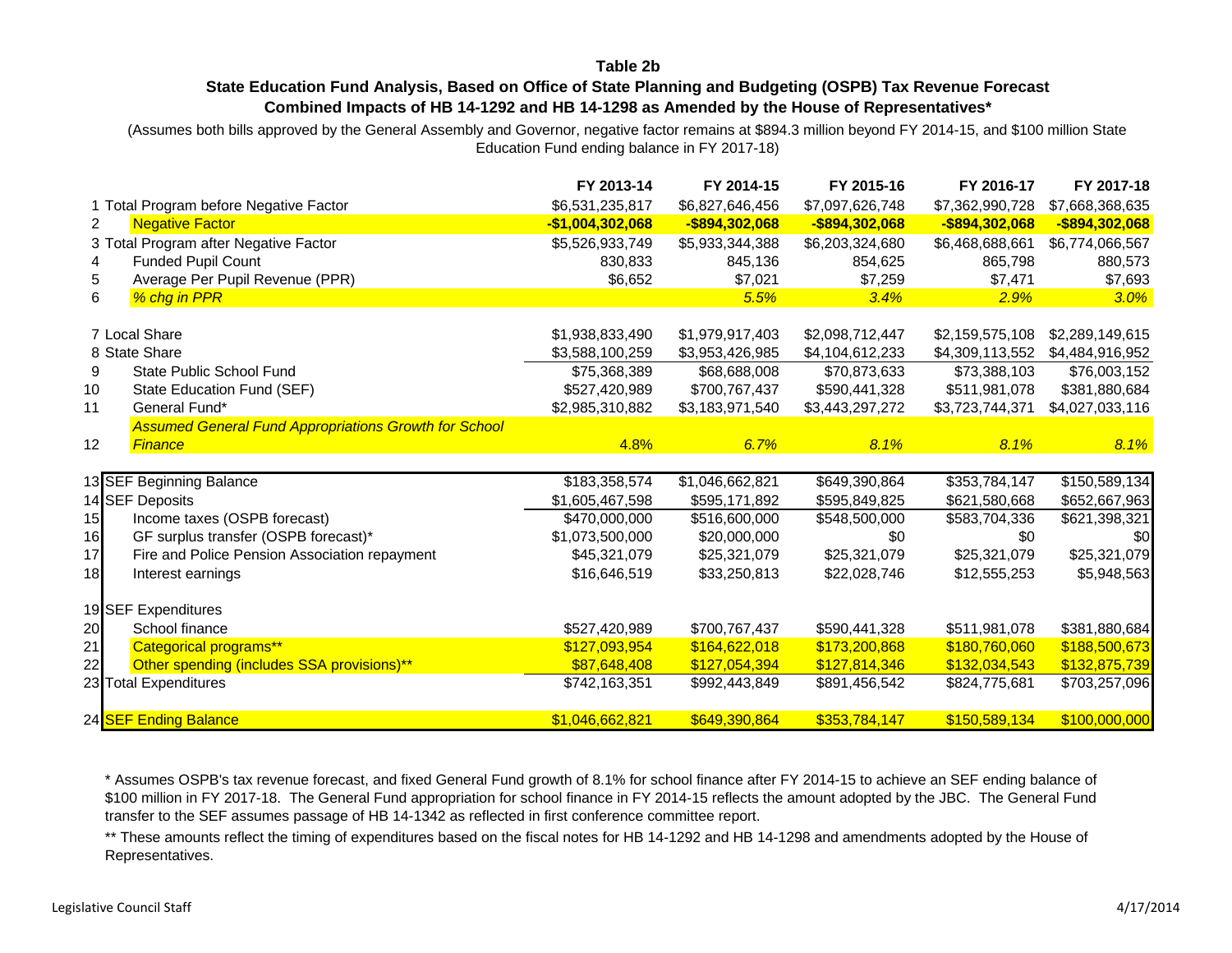## **Table 3a**

## **State Education Fund Analysis, Based on Legislative Council Staff (LCS) Tax Revenue Forecast Combined Impacts of HB 14-1292 and HB 14-1298 as Amended by the House of Representatives\***

(Assumes both bills approved by the General Assembly and Governor, negative factor remains at \$894.3 million beyond FY 2014-15, and \$400 million State Education Fund ending balance in FY 2017-18)

|                                                     | FY 2013-14        | FY 2014-15      | FY 2015-16      | FY 2016-17      | FY 2017-18      |
|-----------------------------------------------------|-------------------|-----------------|-----------------|-----------------|-----------------|
| 1 Total Program before Negative Factor              | \$6,531,235,817   | \$6,827,646,456 | \$7,097,626,748 | \$7,362,990,728 | \$7,668,368,635 |
| <b>Negative Factor</b><br>$\overline{2}$            | $-$1,004,302,068$ | -\$894,302,068  | -\$894,302,068  | -\$894,302,068  | -\$894,302,068  |
| 3 Total Program after Negative Factor               | \$5,526,933,749   | \$5,933,344,388 | \$6,203,324,680 | \$6,468,688,661 | \$6,774,066,567 |
| Funded Pupil Count                                  | 830,833           | 845,136         | 854,625         | 865,798         | 880,573         |
| Average Per Pupil Revenue (PPR)<br>5                | \$6,652           | \$7,021         | \$7,259         | \$7,471         | \$7,693         |
| % chg in PPR<br>6                                   |                   | 5.5%            | 3.4%            | 2.9%            | 3.0%            |
|                                                     |                   |                 |                 |                 |                 |
| 7 Local Share                                       | \$1,938,833,490   | \$1,979,917,403 | \$2,098,712,447 | \$2,159,575,108 | \$2,289,149,615 |
| 8 State Share                                       | \$3,588,100,259   | \$3,953,426,985 | \$4,104,612,233 | \$4,309,113,552 | \$4,484,916,952 |
| State Public School Fund<br>9                       | \$75,368,389      | \$68,688,008    | \$70,873,633    | \$73,388,103    | \$76,003,152    |
| State Education Fund (SEF)<br>10                    | \$527,420,989     | \$700,767,437   | \$595,963,719   | \$309,033,110   | \$338,005,831   |
| General Fund*<br>11                                 | \$2,985,310,882   | \$3,183,971,540 | \$3,437,774,881 | \$3,926,692,340 | \$4,070,907,969 |
| <b>Assumed General Fund Appropriations Growth</b>   |                   |                 |                 |                 |                 |
| <b>for School Finance</b><br>12                     | 4.8%              | 6.7%            | 8.0%            | 14.2%           | 3.7%            |
|                                                     |                   |                 |                 |                 |                 |
| 13 SEF Beginning Balance                            | \$183,358,574     | \$1,068,968,924 | \$704,846,881   | \$400,000,000   | \$400,000,000   |
| 14 SEF Deposits                                     | \$1,627,773,701   | \$628,321,806   | \$592,132,052   | \$621,827,712   | \$659,388,817   |
| Income taxes (LCS forecast)<br>15                   | \$492,100,000     | \$518,200,000   | \$542,300,000   | \$577,106,402   | \$614,374,311   |
| GF surplus transfer (LCS forecast)*<br>16           | \$1,073,500,000   | \$50,100,000    | \$0             | \$0             | \$0             |
| Fire and Police Pension Association repayment<br>17 | \$45,321,079      | \$25,321,079    | \$25,321,079    | \$25,321,079    | \$25,321,079    |
| 18<br>Interest earnings                             | \$16,852,622      | \$34,700,727    | \$24,510,973    | \$19,400,231    | \$19,693,428    |
|                                                     |                   |                 |                 |                 |                 |
| 19 SEF Expenditures                                 |                   |                 |                 |                 |                 |
| School finance<br>20                                | \$527,420,989     | \$700,767,437   | \$595,963,719   | \$309,033,110   | \$338,005,831   |
| <b>Categorical programs**</b><br>21                 | \$127,093,954     | \$164,622,018   | \$173,200,868   | \$180,760,060   | \$188,500,673   |
| Other spending (includes SSA provisions)**<br>22    | \$87,648,408      | \$127,054,394   | \$127,814,346   | \$132,034,543   | \$132,875,739   |
| 23 Total Expenditures                               | \$742,163,351     | \$992,443,849   | \$896,978,933   | \$621,827,712   | \$659,382,243   |
| 24 SEF Ending Balance                               | \$1,068,968,924   | \$704,846,881   | \$400,000,000   | \$400,000,000   | \$400,006,574   |

\* Assumes LCS' tax revenue forecast, and minimum General Fund appropriations growth for school finance of 8.0% to achieve an SEF ending balance of \$400 million in FY 2015-16. In FY 2016-17, General Fund appropriations for school finance would have to increase 14.2% to maintain a \$400 million ending balance. The General Fund appropriation for school finance in FY 2014-15 reflects the amount adopted by the JBC. The General Fund transfer to the SEF assumes passage of HB 14-1342 as reflected in the first conference committtee report.

\*\* These amounts reflect the timing of expenditures based on the fiscal notes for HB 14-1292 and HB 14-1298 and amendments adopted by the House of Representatives.